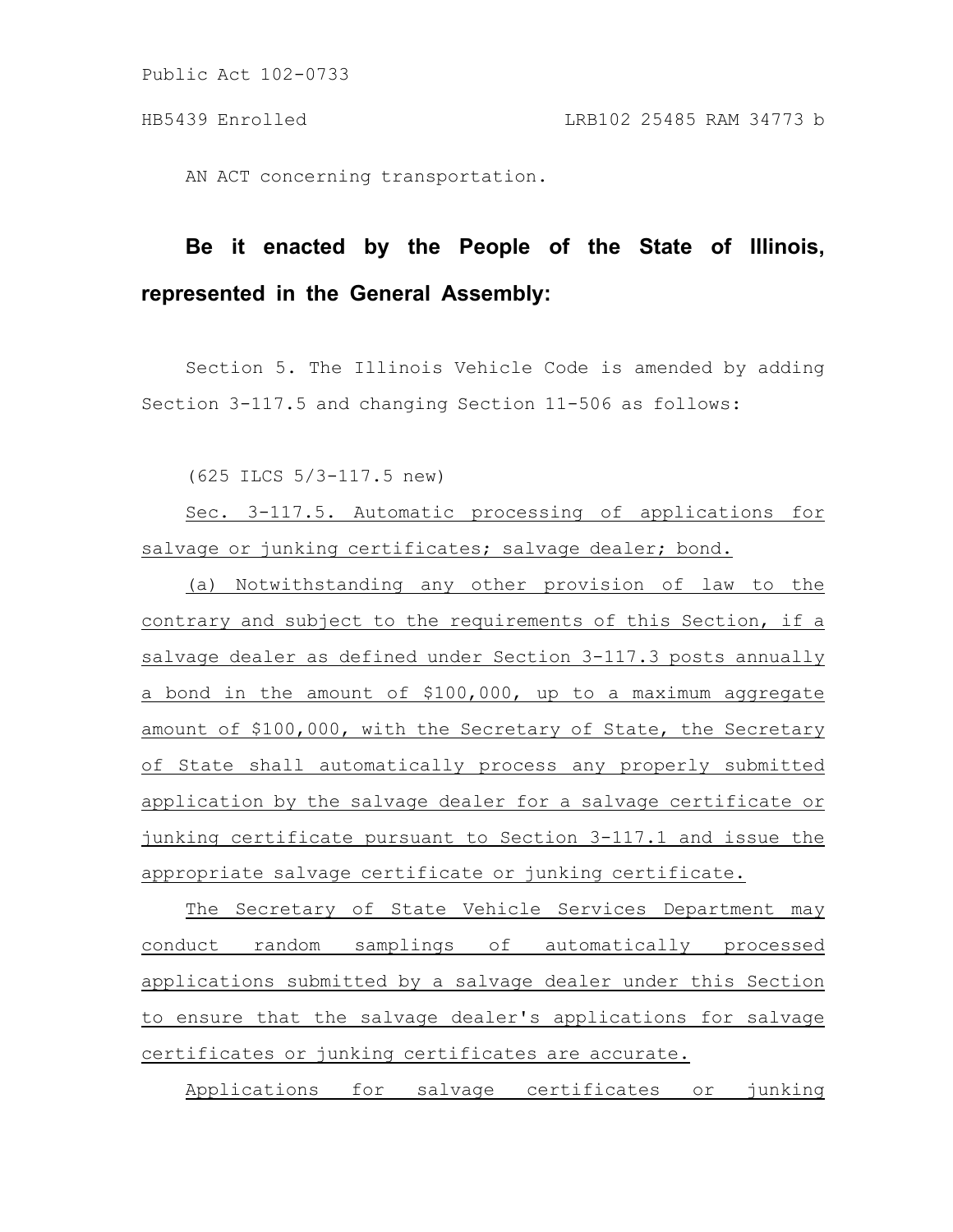certificates submitted by a salvage dealer that are not accompanied by the most current certificate of title are not eligible for automatic processing, including, but not limited to, applications accompanied by an affidavit or a uniform invoice or certificate of purchase under Section 3-117.1.

(b) If a salvage dealer fails to properly submit applications for salvage certificates or junking certificates at an 85% rate of accuracy or greater, then the Secretary of State Vehicle Services Department may suspend that salvage dealer's right to automatic processing of applications for salvage certificates or junking certificates for a period of not less than 90 days. Prior to the initial suspension of a salvage dealer's right to automatic processing of applications for salvage certificates or junking certificates, the Secretary of State Vehicle Services Department shall provide notice to the salvage dealer of the processing errors or defects and provide the salvage dealer with an opportunity to cure the processing errors or defects within a reasonable period, which shall not be less than 14 days.

If the same processing errors or defects that are contained in the initial notice to the salvage dealer are repeated a second time by a salvage dealer within a 12-month period from the date of the initial notice, then the Secretary of State Vehicle Services Department shall suspend that salvage dealer's right to automatic processing of applications for salvage certificates or junking certificates for a period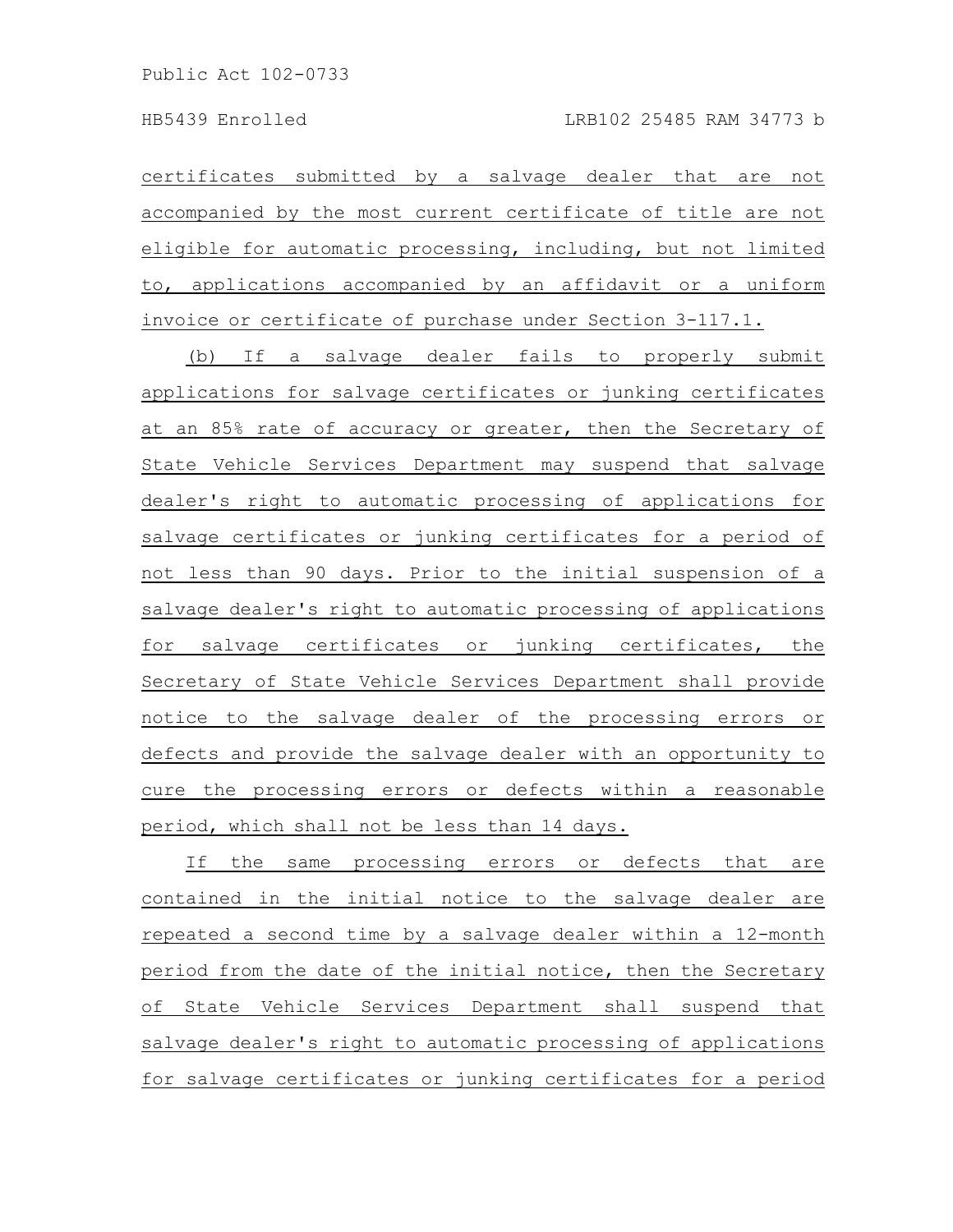### of not less than 90 days.

If the same processing errors or defects that are contained in the initial notice to a salvage dealer are repeated a third time by the salvage dealer within a 12-month period from the date of the initial notice, then the Secretary of State Vehicle Services Department shall suspend that salvage dealer's right to automatic processing of applications for salvage certificates or junking certificates for a period of not less than 180 days.

(c) After a salvage dealer's right to automatic processing of applications for salvage certificates or junking certificates has been suspended and the applicable suspension period has been served, the salvage dealer may request reinstatement of the right to automatic processing of applications for salvage certificates or junking certificates by demonstrating to the Secretary of State Vehicle Services Department that the salvage dealer has corrected the processing errors or defects that resulted in the suspension. The Secretary of State Vehicle Services Department, after meeting and conferring with the salvage dealer, shall have the sole discretion, subject to the appeal rights in subsection (d), to determine whether to grant the salvage dealer's request for reinstatement.

(d) A salvage dealer may appeal a suspension or a denial of a request for reinstatement of the right to automatic processing of applications for salvage certificates or junking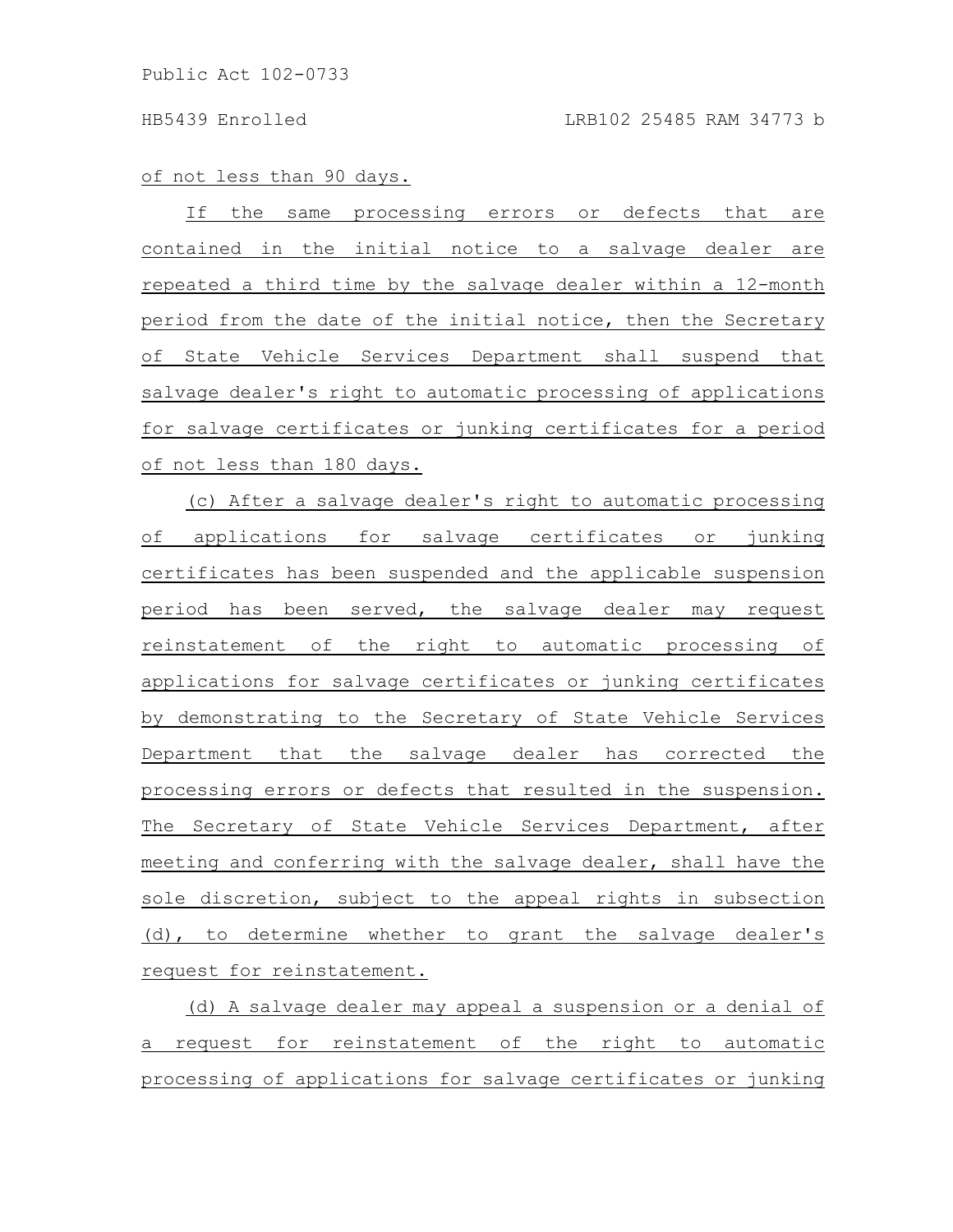certificates directly to the Secretary of State.

(e) The annual bond posted as required by this Section shall be held by the Secretary of State to secure compensation for an owner of a vehicle if it is determined that the salvage dealer caused the improper transfer of ownership of the vehicle without performing the required procedures set forth in this Chapter. After providing the salvage dealer with a reasonable opportunity to provide proof of its due diligence relating to the disputed transaction and after meeting and conferring with the salvage dealer, the Secretary of State Vehicle Services Department shall determine whether the certificate of title of the vehicle was improperly transferred out of the owner's name by the salvage dealer. This determination shall create a rebuttable presumption that the vehicle was improperly transferred out of the owner's name by the salvage dealer. Upon such a determination by the Secretary of State Vehicle Services Department, if the salvage dealer does not compensate the vehicle owner for the value of the improperly transferred certificate of title, the owner of the vehicle shall have the right to seek reimbursement from the posted bond for the loss of the vehicle under a Court of Claims proceeding.

(f) The security deposited as an annual bond pursuant to this Section shall be placed by the Secretary of State in the custody of the State Treasurer. Thereafter, any person with a claim against the bond may enforce the claim through an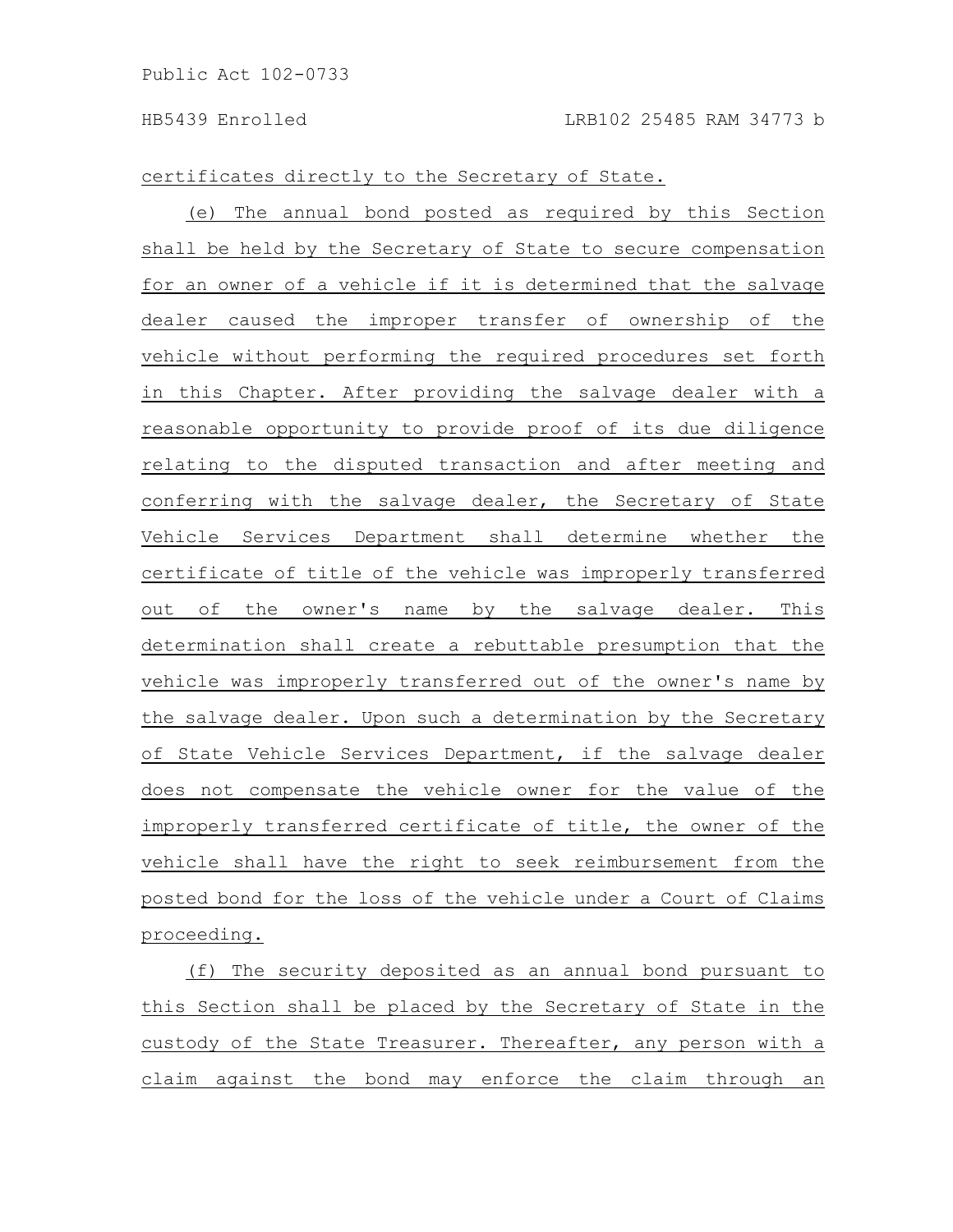Public Act 102-0733

## HB5439 Enrolled LRB102 25485 RAM 34773 b

appropriate proceeding in the Court of Claims, subject to the limitations prescribed for the Court of Claims.

(625 ILCS 5/11-506)

Sec. 11-506. Street racing; aggravated street racing; street sideshows.

(a) No person shall engage in street racing on any street or highway of this State.

(a-5) No person shall engage in a street sideshow on any street or highway of this State.

(b) No owner of any vehicle shall acquiesce in or permit his or her vehicle to be used by another for the purpose of street racing or a street sideshow.

(b-5) A person may not knowingly interfere with or cause the movement of traffic to slow or stop for the purpose of facilitating street racing or a street sideshow.

(c) For the purposes of this Section, the following words shall have the meanings ascribed to them:

"Acquiesce" or "permit" means actual knowledge that the motor vehicle was to be used for the purpose of street racing.

"Motor vehicle stunt" includes, but is not limited to, operating a vehicle in a manner that causes the vehicle to slide or spin, driving within the proximity of a gathering of persons, performing maneuvers to demonstrate the performance capability of the motor vehicle, or maneuvering the vehicle in an attempt to elicit a reaction from a gathering of persons.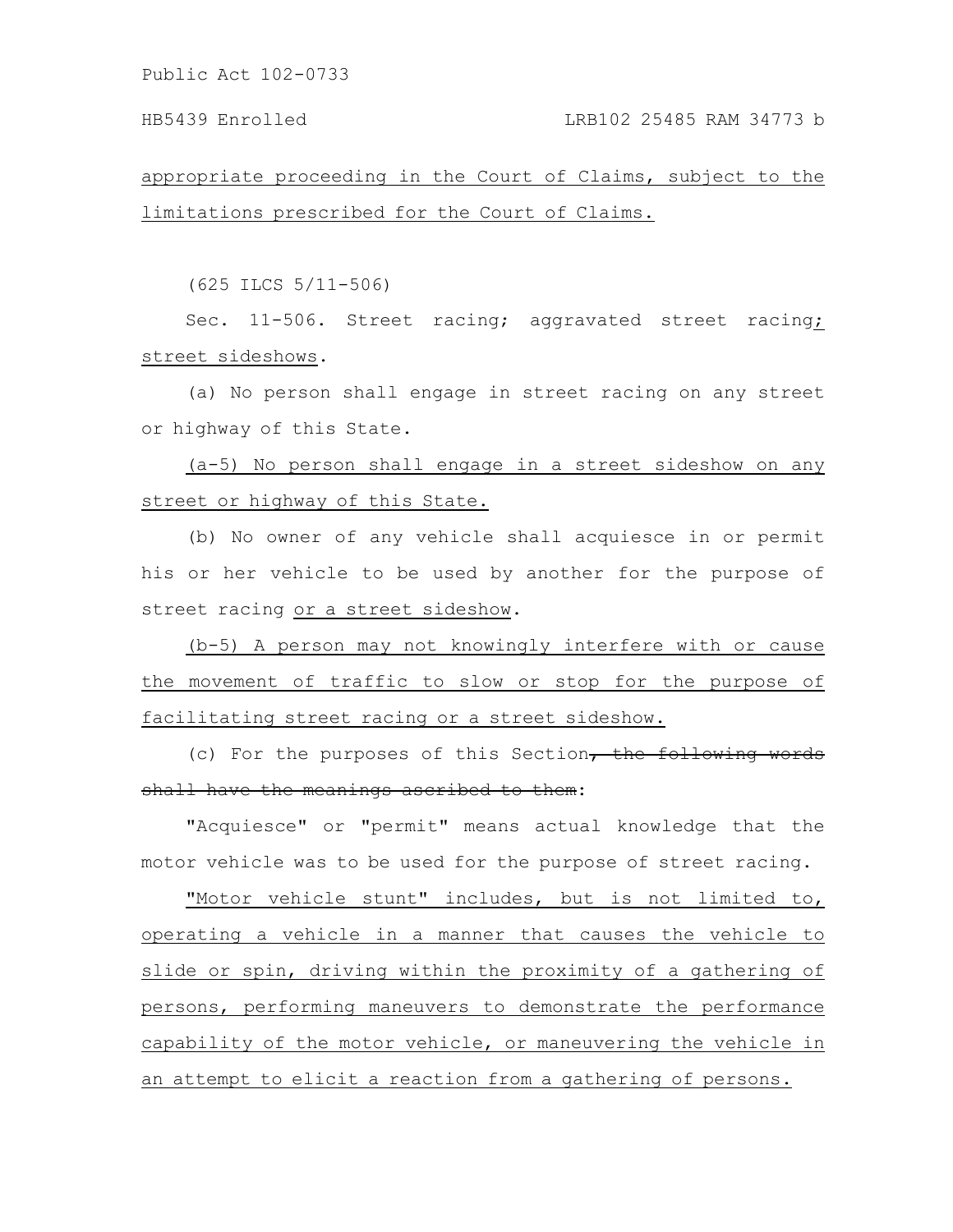"Street racing" means:

(1) The operation of 2 or more vehicles from a point side by side at accelerating speeds in a competitive attempt to outdistance each other; or

(2) The operation of one or more vehicles over a common selected course, each starting at the same point, for the purpose of comparing the relative speeds or power of acceleration of such vehicle or vehicles within a certain distance or time limit; or

(3) The use of one or more vehicles in an attempt to outgain or outdistance another vehicle; or

(4) The use of one or more vehicles to prevent another vehicle from passing; or

(5) The use of one or more vehicles to arrive at a given destination ahead of another vehicle or vehicles; or

(6) The use of one or more vehicles to test the physical stamina or endurance of drivers over long-distance driving routes.

"Street sideshow" means an event in which one or more vehicles block or impede traffic on a street or highway, for the purpose of performing unauthorized motor vehicle stunts, motor vehicle speed contests, or motor vehicle exhibitions of speed.

(d) Penalties.

(1) Any person who is convicted of a violation of subsection (a),  $(a-5)$ , or  $(b-5)$  shall be quilty of a Class